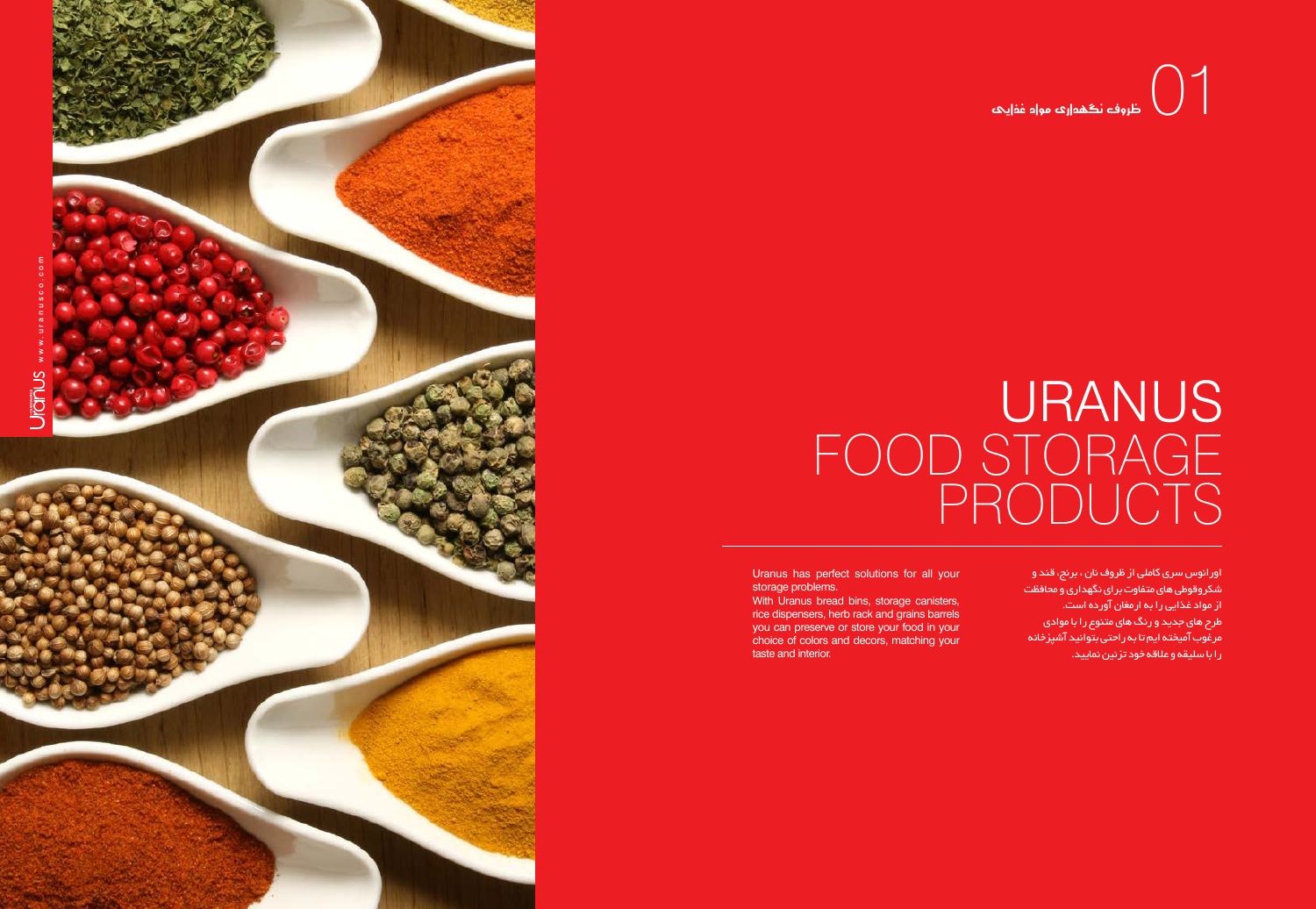

![](_page_1_Picture_13.jpeg)

![](_page_1_Picture_14.jpeg)

س<mark>ر ویـس جـای نان</mark> با سه عدد قوطـی گـرد Model: UBB-110 **ROLL TOP BREAD BIN SET** WITH 3 ROUND CANISTER

سرویـس جـای نان با سه عدد قوطـی بیضی Model: UBB-310 **ROLL TOP BREAD BIN SET** WITH 3 OVAL CANISTEF

> **BREAD BIN SET WITH 3 WINDOW CANISTEF**

![](_page_1_Picture_4.jpeg)

سرویـس چـای خوری بیضـی سه عدد Model: UTS-310

![](_page_1_Picture_19.jpeg)

سرویـس چـای خوری پنجـره دار سه عدد Model: UTS-410

## UICINUS HIGH QUALITY lifestyle productsظروف نگهداری مواد غذایی

سه عدد Model: UTS-110

![](_page_1_Picture_15.jpeg)

![](_page_1_Picture_16.jpeg)

**OVAL TEA SET CANISTER Pcs 3**

**WINDOW TEA SET CANISTER Pcs 3**

سرویـس چـای خوری گرد **ROUND TEA SET CANISTER Pcs 3**